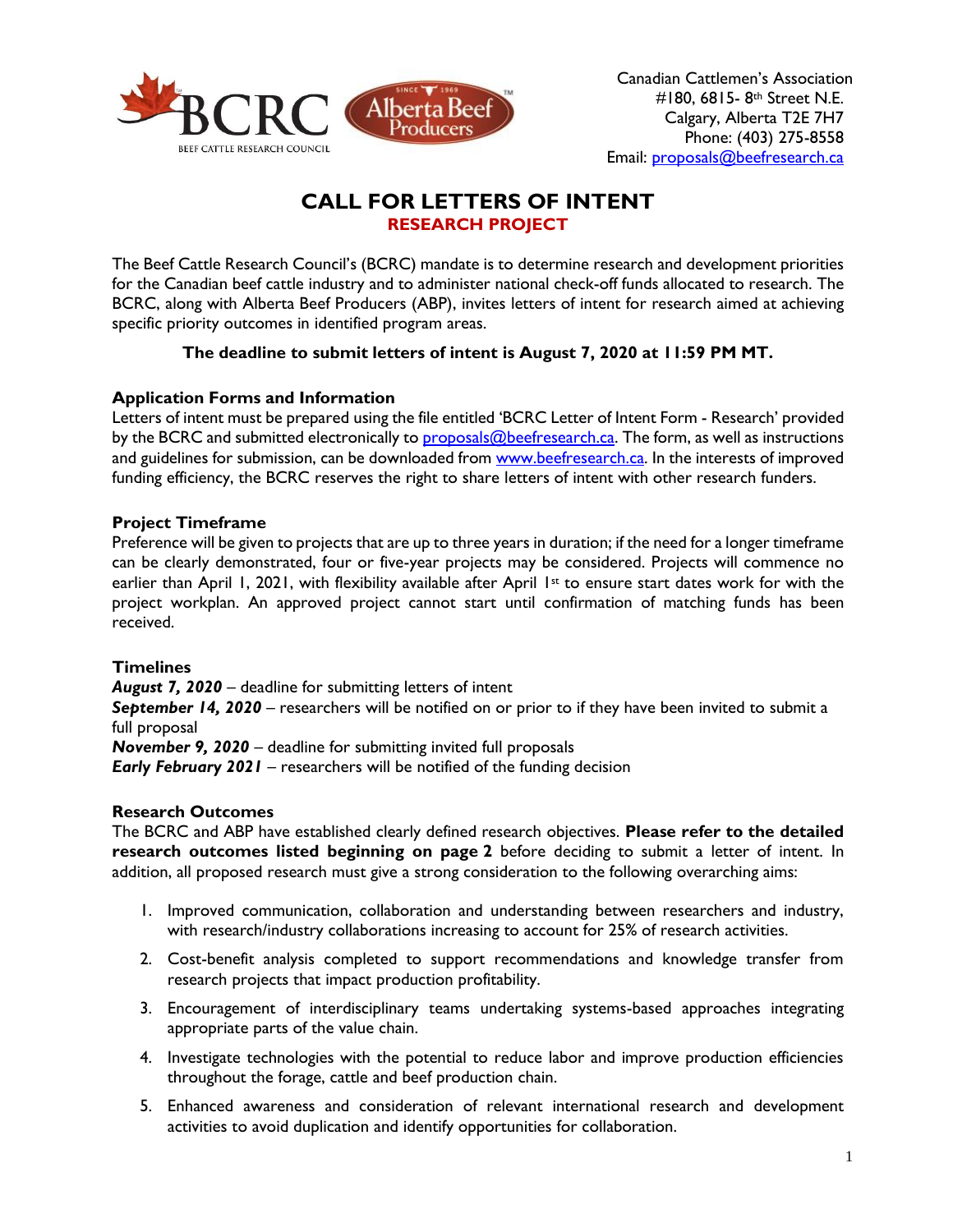

# **RESEARCH OUTCOMES DRAWN FROM THE CANADIAN BEEF RESEARCH AND TECHNOLOGY TRANSFER STRATEGY**

Through the Canadian Beef Research and Technology Transfer Strategy, the beef industry has defined three core research objectives under which more specific priorities and research outcomes are established:

- 1. To *enhance industry competitiveness and reduce production costs*, priority outcomes are to enhance feed and forage production, increase feed efficiency, and decrease the impact of animal health issues and production limiting diseases.
- 2. To *improve beef demand and quality*, priority outcomes are to reduce food safety incidences, define quality and yield benchmarks supporting the Canadian Beef Advantage, and improve beef quality through primary production improvements and the development and application of technologies to optimize cutout values and beef demand.
- 3. To improve *public confidence in Canadian beef*, outcomes are to improve food safety, strengthen the surveillance of antimicrobial use and resistance, develop effective antimicrobial alternatives, ensure animal care, demonstrate the safety and efficacy of new production technologies, improve environmental sustainability and measure the beef industry's environmental benefits.

For the competition, the BCRC and ABP welcome any letters of intent that work towards the achievement of one or more of the specific research outcomes listed below by priority area.

# **Priority: Beef Quality**

- Develop and implement processes that facilitate the automated inspection, collection, recording, evaluation and communication of desirable (e.g. high lean yield/high marbling/healthy organs) and undesirable (e.g. low lean yield/low marbling/unhealthy organs) characteristics to enhance meat inspection and the Beef Quality Audit
- Audit and evaluate current electrical stimulation practices in commercial processing plants (where/when carcasses are stimulated on the production line, what voltage and amperage are used, and for how long), and compare these to recommended electrical stimulation practices
- Develop packaging and other technologies to improve shelf life, appearance and food safety for export
- Compare the storage life, cut yield, shrink, safety, value and profitability of chilled Canadian vs. frozen imported beef
- Complete a systematic literature review on the nutritional and health attributes of beef relative to other foods to address consumer concerns (i.e. including but not limited to phyto/estrogens, other hormones and hormone analogues), inform consumer education programs, and identify appropriate research directions and applications
- Other beef quality research that will directly contribute to goals outlined in the 2018-23 [Canadian Beef Research and Technology Transfer Strategy](http://www.beefresearch.ca/files/pdf/Canadian_Beef_Research_and_Technology_Transfer_Strategy_2018-2023_Jan16-17.pdf) or [Canadian Roundtable for](https://crsb.ca/sustainability-benchmark/sustainability-assessment-and-strategy/)  [Sustainable Beef Sustainability Assessment and Strategy](https://crsb.ca/sustainability-benchmark/sustainability-assessment-and-strategy/) may also be considered.

### **Priority: Food Safety**

• Develop and implement cost-effective technologies targeting multiple pathogens in cattle and beef production and processing facilities, including heat- and acid-resistant *E. coli* and biofilm forming bacteria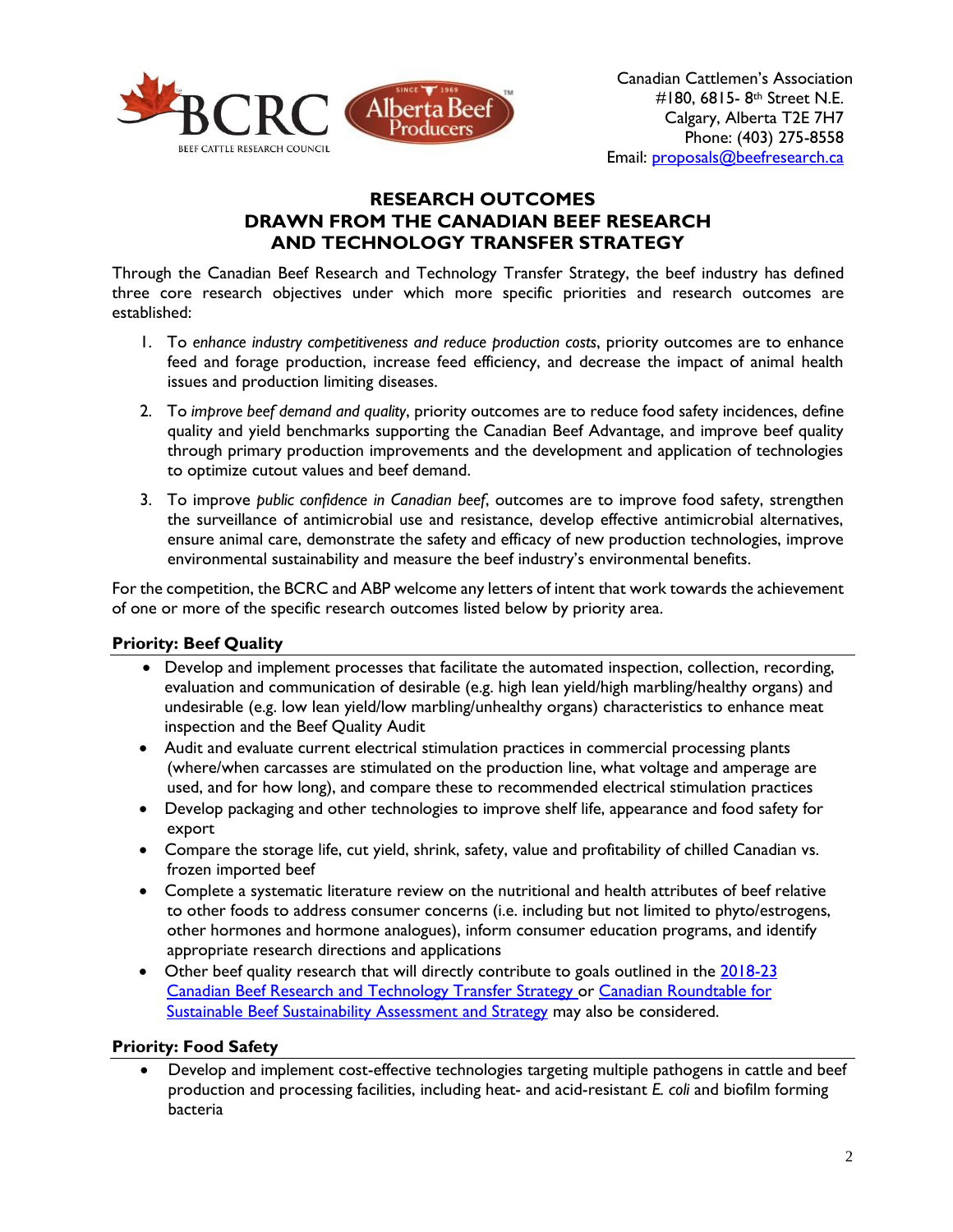- Develop objective, cost-effective approaches for verifying effectiveness of packing plant equipment cleaning processes, particularly the sanitation of knives and other cutting equipment.
- Assess whether commercial processing plant workers adhere to known best practices for the sanitation of knives, gloves and other personal equipment
- Develop packaging and other technologies to improve shelf life, appearance and food safety for export
- Compare the storage life, cut yield, shrink, safety, value and profitability of chilled Canadian vs. frozen imported beef
- Identify cost-effective cleaning technologies to reduce water and energy use in beef packing and processing facilities
- Other food safety research that will directly contribute to goals outlined in the 2018-23 Canadian [Beef Research and Technology Transfer Strategy](http://www.beefresearch.ca/files/pdf/Canadian_Beef_Research_and_Technology_Transfer_Strategy_2018-2023_Jan16-17.pdf) or [Canadian Roundtable for Sustainable Beef](https://crsb.ca/sustainability-benchmark/sustainability-assessment-and-strategy/)  [Sustainability Assessment and Strategy](https://crsb.ca/sustainability-benchmark/sustainability-assessment-and-strategy/) may also be considered.

## **Priority: Animal Health and Welfare**

- Use the Canadian Cow-Calf Surveillance Network to benchmark the incidence and economic impact of production limiting diseases, nutritional and health management, biosecurity practices, and welfare practices in Canadian cow-calf operations
- Investigate the prevalence, nature, and potential causes of "itchy cattle" in Canadian cow-calf and feeding operations, and whether resistance to avermectin-based parasiticides may play a role
- Based on recent Canadian research, develop revised feed mycotoxin levels to avoid adverse animal health and welfare impacts in cow-calf, backgrounding and feeding operations, clearly identifying outstanding research questions
- Evaluate the cost-effectiveness of pain control products and strategies for avoiding or mitigating acute and chronic pain, including strategies or SOPs to facilitate appropriate euthanasia decisions.
- Other animal health and welfare research that will directly contribute to goals outlined in the [2018-23 Canadian Beef Research and Technology Transfer Strategy](http://www.beefresearch.ca/files/pdf/Canadian_Beef_Research_and_Technology_Transfer_Strategy_2018-2023_Jan16-17.pdf) or [Canadian Roundtable for](https://crsb.ca/sustainability-benchmark/sustainability-assessment-and-strategy/)  [Sustainable Beef Sustainability Assessment and Strategy](https://crsb.ca/sustainability-benchmark/sustainability-assessment-and-strategy/) may also be considered.

### **Priority: Antimicrobial Use, Resistance and Alternatives**

- Develop rapid, accurate, cost-effective technology to detect antimicrobial resistance in production environment
- Conduct an evidence-based risk-assessment of alternative production practices (e.g. which components of preconditioning and/or low-stress weaning practices) to produce cost-effective improvements in the health of calves in the feedlot
- Develop rapid, accurate, cost-effective diagnostic tools to detect disease before symptoms become apparent
- Develop a better understanding of the respiratory and gut microbiomes, their establishment and development in the neonate, and their relation to immunity and disease
- Other antimicrobial use, resistance and alternative research that will directly contribute to goals outlined in the [2018-23 Canadian Beef Research and Technology Transfer Strategy](http://www.beefresearch.ca/files/pdf/Canadian_Beef_Research_and_Technology_Transfer_Strategy_2018-2023_Jan16-17.pdf) or Canadian [Roundtable for Sustainable Beef Sustainability Assessment and Strategy](https://crsb.ca/sustainability-benchmark/sustainability-assessment-and-strategy/) may also be considered.

# **Priority: Feed Grains and Feed Efficiency**

- Quantify the genetic relationships between feed intake and efficiency in cow-calf and feedlot production, and their relationships with other economically relevant beef production traits (longevity, fertility, weaning weight, wintering costs, carcass weight, yield and quality grades, tenderness, etc.)
- Identify genes with functional roles in microbiological and physiological processes that affect feed intake and efficiency in feedlot and cow-calf production